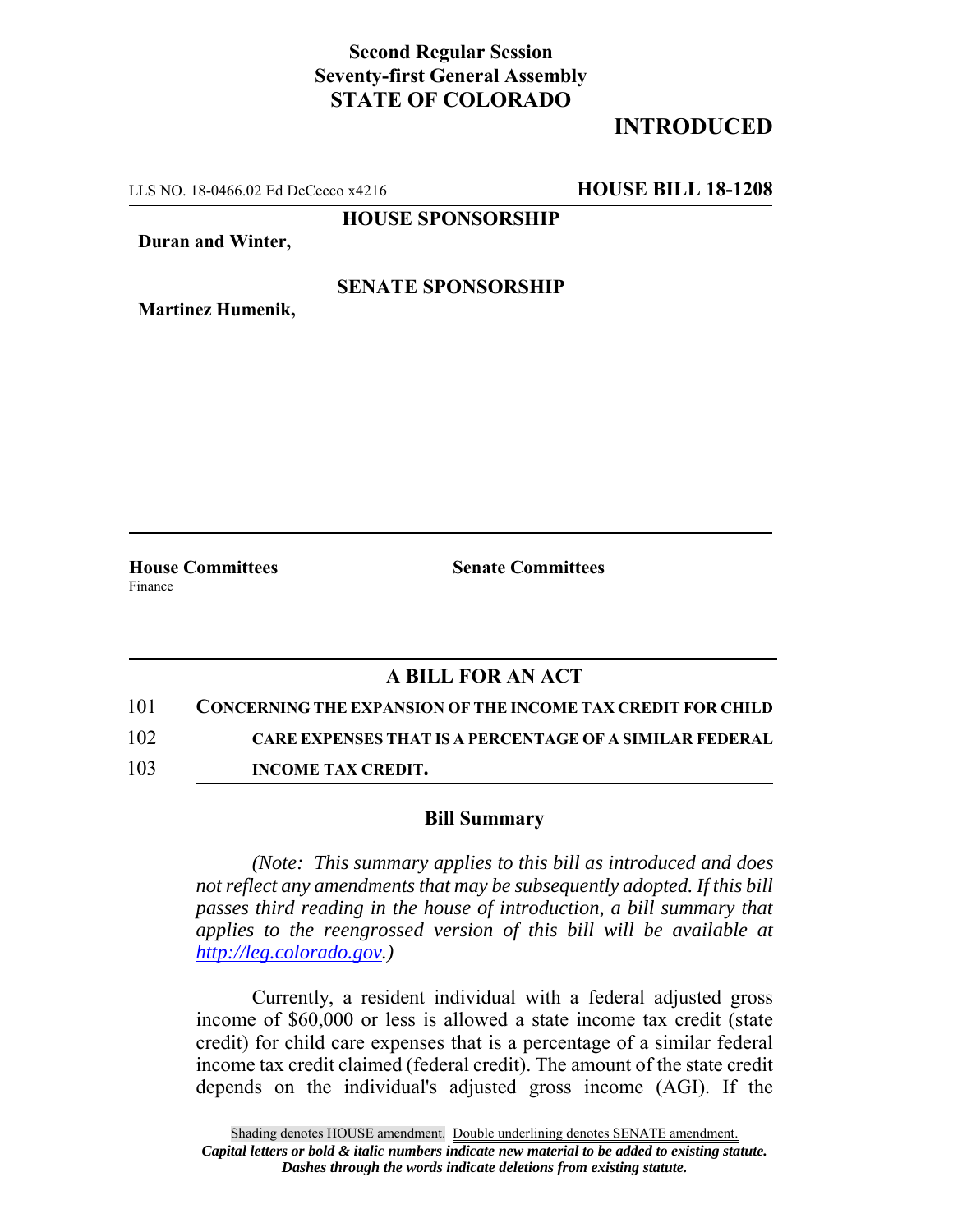individual's AGI is:

- **1** \$25,000 or less, then the state credit is 50% of the federal credit;
- ! \$25,001 to \$35,000, then the state credit is 30% of the federal credit; and
- ! \$35,001 to \$60,000, then the state credit is 10% of the federal credit.

The bill expands the state credit by allowing a resident individual with an AGI that is less than or equal to \$150,000 to claim a credit that is equal to 80% of the individual's federal credit.

2 **SECTION 1.** In Colorado Revised Statutes, 39-22-119, **amend**

- 3 (1)(a) introductory portion, (2), and (3); and **add** (1.7) as follows:
- 

### 4 **39-22-119. Expenses related to child care - credits against state**

 **tax.** (1) (a) For income tax years beginning on and after January 1, 1996, BUT BEFORE JANUARY 1, 2018, if a resident individual claims a credit for child care expenses on the individual's federal tax return, the individual shall be allowed a child care expenses credit against the income taxes due 9 on the individual's income under this article ARTICLE 22 calculated as 10 follows:

 (1.7) FOR INCOME TAX YEARS BEGINNING ON AND AFTER JANUARY 12 1, 2018, IF A RESIDENT INDIVIDUAL'S FEDERAL ADJUSTED GROSS INCOME IS LESS THAN OR EQUAL TO ONE HUNDRED FIFTY THOUSAND DOLLARS AND THE INDIVIDUAL CLAIMS A CREDIT FOR CHILD CARE EXPENSES ON THE INDIVIDUAL'S FEDERAL TAX RETURN, THEN THE INDIVIDUAL IS ALLOWED A CHILD CARE EXPENSES CREDIT AGAINST THE INCOME TAXES DUE ON THE INDIVIDUAL'S INCOME UNDER THIS ARTICLE 22. THE AMOUNT OF THE CREDIT IS AN AMOUNT EQUAL TO EIGHTY PERCENT OF THE CREDIT FOR CHILD CARE EXPENSES CLAIMED ON THE INDIVIDUAL'S FEDERAL TAX 20 RETURN.

<sup>1</sup> *Be it enacted by the General Assembly of the State of Colorado:*